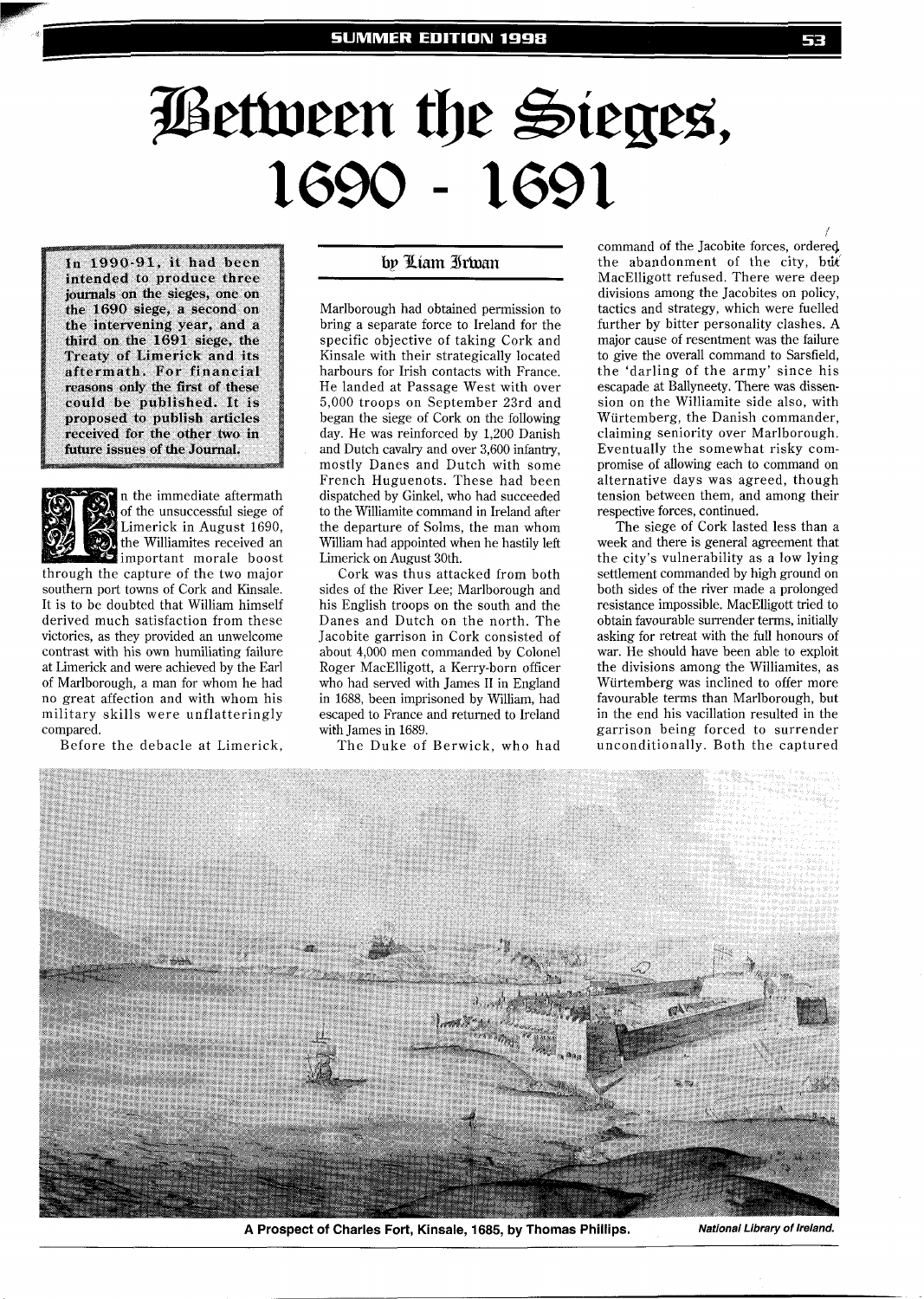

combatants and the civilians were harshly treated and the city was extensively plundered.

The Williamites followed up this impressive victory with an immediate assault on Kinsale. This town was not walled and depended for its defence on two forts, one on either side of the harbour. The elderly commander, Sir Edward Scott, decided to abandon the town and both garrison and inhabitants fled to the forts. The older James fort was quickly captured, largely through the skill and bravery of the Danes, which Marlborough petulantly refused to acknowledge. The newer Charles fort held out for two weeks and in direct contrast to the situation in Cork, Wiirtemberg wanted the garrison to surrender as prisoners of war, but Marlborough allowed them to march out with their arms and retreat to Limerick. This is usually explained by his relief at obtaining the surrender and his desire to return to England to be feted for his achievement. The Jacobites had suffered two major reverses, partly at least through their own ineptitude, and predictable recriminations ensued. Berwick bore the brunt of the criticisms, particularly for not coming to the aid of Kinsale. However, his original advice to burn Cork should probably have been heeded and it was certainly disastrous to have weakened Kinsale by the sending of two regiments to Cork, which clearly, due to its location, could not have withstood a long siege. Even then Charles fort could have held out much longer, but Scott decided on surrender when the besieging army was not attacked by Berwick. To add to Jacobite problems, Kilmallock had also been inadequately defended and unnecessarily lost.

**The North Gate at Kilmallock, 1822.** 

In October 1690, both armies withdrew behind frontier lines, though some military activity did take place during the winter. The Jacobites occupied Limerick and Kerry and the whole area west of the Shannon in Connacht and Clare. The Williamites held most of the rest of Munster, Leinster and Ulster in a line from the Cork coast through Cashel and Mullingar up to Enniskillen and west from there along the Erne to Ballyshannon. A no-man's land frontier lay between them from the Shannon to the Williamite line. This area was constantly plundered and raided by both armies and the inhabitants suffered severely. The Danes, the Rapparees and Sarsfield, who authorised much of the looting on the Jacobite side, were the subjects of particular criticism.

Towards the end of 1690, William ordered attacks on the Irish positions in counties Kerry and Sligo. This was aimed at putting pressure on the leaders to negotiate a settlement. Ginkel argued, with greater insight, that an offer of further concessions would be a better ploy to achieve this end. The attack on Kerry was undertaken in January 1691 by the Danes under Major General Tettau. The Irish retreated to Ross castle near Killarney. Tettau, with no heavy guns, was forced to withdraw without achieving anything. Ginkel and Wiirtemberg took a force of 4,000 Danes, Dutch and French to attack Kilmallock, which had been reoccupied by the Jacobites. The garrison promptly abandoned the town, burning it as they left. The plan to attack Sligo was also unsuccessful, due largely to the incompetence of the Williamite generals, Douglas and Lanier. After that, Sarsfield very skilfully defended the line of the

Shannon from any other incursions.

For both armies the winter of 1690-91 was one of considerable suffering. Food was scarce, clothing inadequate and living quarters squalid in the extreme. Tyrconnell, who had gone to France with Lauzun in September, returned to Limerick in January 1691. He not only took control of the civil government but also of the army, as Berwick had left Ireland. Not even the grant of the title Earl of Lucan lessened the anger of Sarsfield at being denied command of the army yet again.

The resentments, bitterness and jealousies among the Jacobites were intensified by the various peace initiatives attempted during the winter period. Ginkel was anxious to end the war quickly and felt that generous terms should be offered to Catholic landowners. He used a Catholic barrister, John Grady, as an intermediary and was informed that if Catholics were assured of keeping their estates and were promised the religious liberties enjoyed during the reign of Charles I1 then they would surrender. Wiirtemberg even declared that the war in Ireland could be ended by the stroke of a pen. This view was unrealistically optimistic. William was not prepared to make such concessions, as he wanted Irish land for himself and to satisfy the ambitions both of the English House of Commons and of Irish Protestants. With the failure of the winter military activities and their concomitant aim of pressurising the Irish, William adopted a somewhat more flexible approach. In the early spring, Ginkel was authorised to issue a declaration that Irish Catholics had nothing to fear either in terms of religion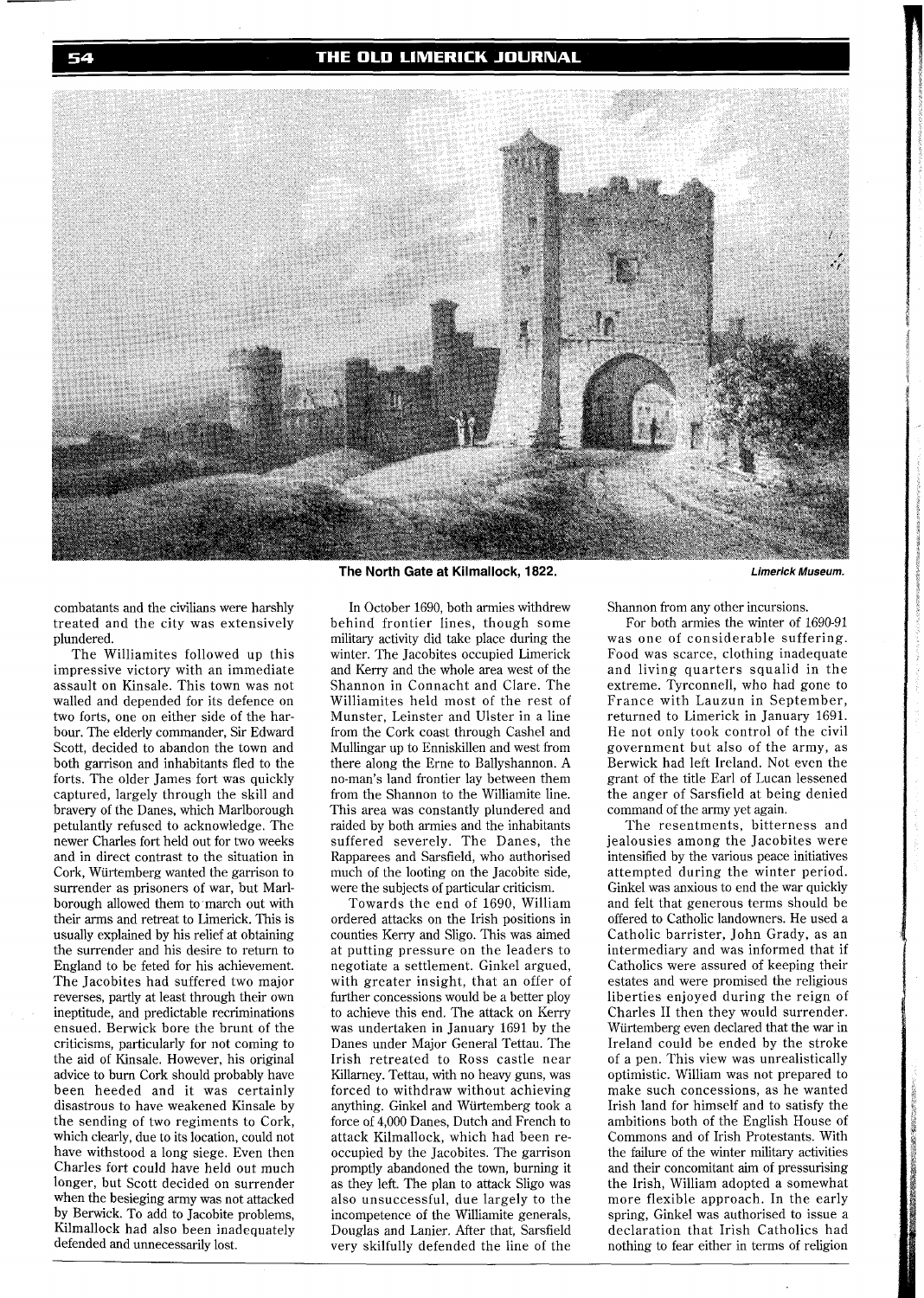

**The Siege of Athlone, 1691, from George Story's Continuation of the Impartial History of the Wars of Ireland. 1693.** 

**Limerick Museum.** 

or property and would obtain reasonable terms if they capitulated.

These attempts to get a negotiated end to the war sharply divided the Jacobites into peace and war parties. Sarsfield was the leader of the militant group and used his considerable reputation to swing the majority behind him. Those who had regained land after the restoration favoured a settlement, but the limited and vague terms offered by William were not sufficient to persuade more than a minority that there was any alternative to another summer of war.

During the winter, the Jacobites had made efforts to improve the defences of their principal strongholds. At Limerick the breach in the Irishtown wall, near the south-east corner, was repaired and a large earthen rampart constructed behind it on the eastern and southern sides. French engineers reached the city in February and constructed bastions, forts, covered ways and other defensive structures. Considerable attention was also paid to the other vital crossing point of the Shannon at Athlone.

The final phase of the war began in June 1691. William did not return to Ireland and, despite some doubts about his ability, Ginkel was continued as commander. He was well supplied with men, arms and ammunition. The overall size of the Williamite army in 1691 was about 20,000, considerable smaller than the 35,000 that William had commanded at the Boyne the previous year. The Jacobite army consisted of 3,000 cavalry, 2,000 dragoons and about 16.000 foot soldiers. No clear decision had been made about who should command this force. A French general, the Marquis de St. Ruth, had been sent to Ireland in May. His arrival had been eagerly anticipated, not least for the long-promised aid he was expected to bring. In the event, while he had arms,

ammunition, food and uniforms, there were no extra soldiers and no money. Nevertheless, he was universally welcomed and even Sarsfield appeared happy to serve under him. However, Tyrconnell regarded himself as the overall commander and tried to exercise that authority. Most of the army refused to obey him and insisted that they would take orders only from St. Ruth. The responsibility for this ludicrous state of affairs must rest with James 11, who did not issue clear instructions, relying instead on the unsatisfactory formula that Tyrconnell had overall authority but that he should defer in all military matters to St. Ruth. This uncertainty in regard to command increased the dissension among the Irish and lowered morale. The army continued to be poorly fed, badly organised and inadequately equipped and it took until mid-June before it was assembled and ready to face the Williamite challenge. Were it not for Ginkel's delay in attacking Athlone the town would almost certainly have been captured easily in early June.

The Williamite forces regrouped for the campaign at the end of May. Mullingar and Cashel were the main meeting points for the divided army. The first objective was to cross the Shannon and, after some discussion, it was decided to besiege Athlone in pursuit of that aim. This would have the additional bonus, if successful, of capturing one of the principal Irish strongholds. The first engagement was at Ballymore, Co. Westmeath, where an advance post for the defence of Athlone had been erected. After a two day bombardment the commander, Ulick Bourke, surrendered. It was then that Ginkel made a serious error. Instead of immediately heading for the poorly defended Athlone, he remained at Ballymore for ten days awaiting the arrival

of pontoons, which he felt would be needed for crossing the Shannon. It was not until June 18th that he linked up with the Danes who had assembled at Cashel. The combined force numbered about 18,000.

Athlone was really two walled towns, termed, as in Limerick, English and Irish town. The former lay on the eastern bank of the Shannon in Leinster, while the latter was in Connacht on the western side, The Leinster town only put up token resistance, mainly to give St. Ruth time to bring up the main body of the Irish army. The camp was pitched two miles west of the Irish town, on which the defence was concentrated. The Williamite attack on the walls and castle of the Connacht town began on June 21st, and for the next ten days the heaviest bombardment of any stronghold in Irish history took place. It was estimated that 600 bombs, 12,000 cannon balls and tons of mortar stones were fired. Despite this massive attack, which reduced most of the defences to rubble, the Williamites could not take the town without crossing the river. The long awaited pontoon bridge could not be erected due to fire from the Jacobites and the existing bridge became the main target. The bridge of Athlone was a narrow stone structure dating from the sixteenth century. The arches at the Irish town end had been deliberately broken down and the main Williamite objective was to repair these. This was achieved with wooden beams and planks on the night of June 27th, but in an act of spectacular bravery 30 men of a Scottish Jacobite regiment were killed as they successfully demolished this work. The sergeant who led the men was named Custume and his name and deed became renowned in later song and story. Ginkel had begun to despair of capturing the town when some deserters informed him of a ford a few yards south of the bridge. Towards evening on June 30th, 2,000 Williamites waded across the river at that point and stormed the breach below the castle. The unexpected nature of the attack and the unlucky accident that only raw recruits were manning the defences at the time led to a swift capture of the town.

The acquisition of Athlone was a major boost for the Williamites. It gave them the facility to take the war into the Irish stronghold of Connacht and provided a distinct psychological advantage at the very start of the renewed campaign. Conversely, it produced demoralisation and further divisions among the Jacobites. They had held a very secure stronghold in Athlone and its loss could only be explained by the ineptitude of the leaders, which was in stark contrast to the bravery and dedication of most of the defenders. A major cleavage now developed on the question of strategy. St. Ruth was determined to engage the enemy in a major field battle. It was widely believed that this was a gamble to avenge his humiliation at Athlone, though he argued, with some justification, that a quick engagement was essential to halt the